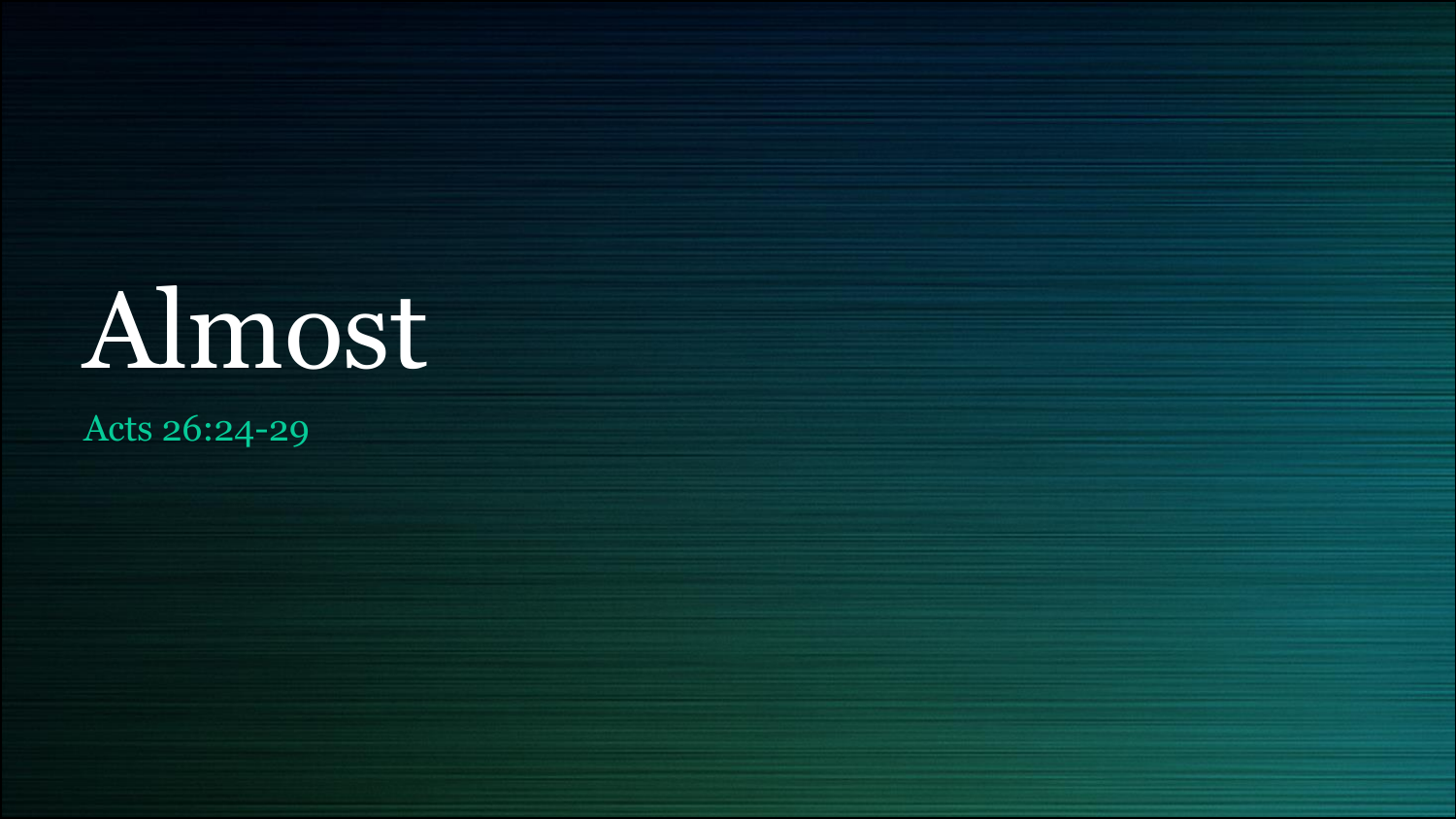## Biblical Examples

- Paul's preaching to Agrippa Acts 26:24-29
	- *Almost* meant Agrippa remained *completely* lost 26:28
	- We have no record of his *almost* becoming obedience.
- The rich young ruler Lk. 18:18-25
	- He was faithful to God's commandments, *but* Jesus indicated he had *almost* done what was needed for life.
	- He lacked one thing—to sell his stuff and follow Jesus—total commitment!
	- He was almost there…but he chose **death**!
	- This should concern us because we have been blessed with much.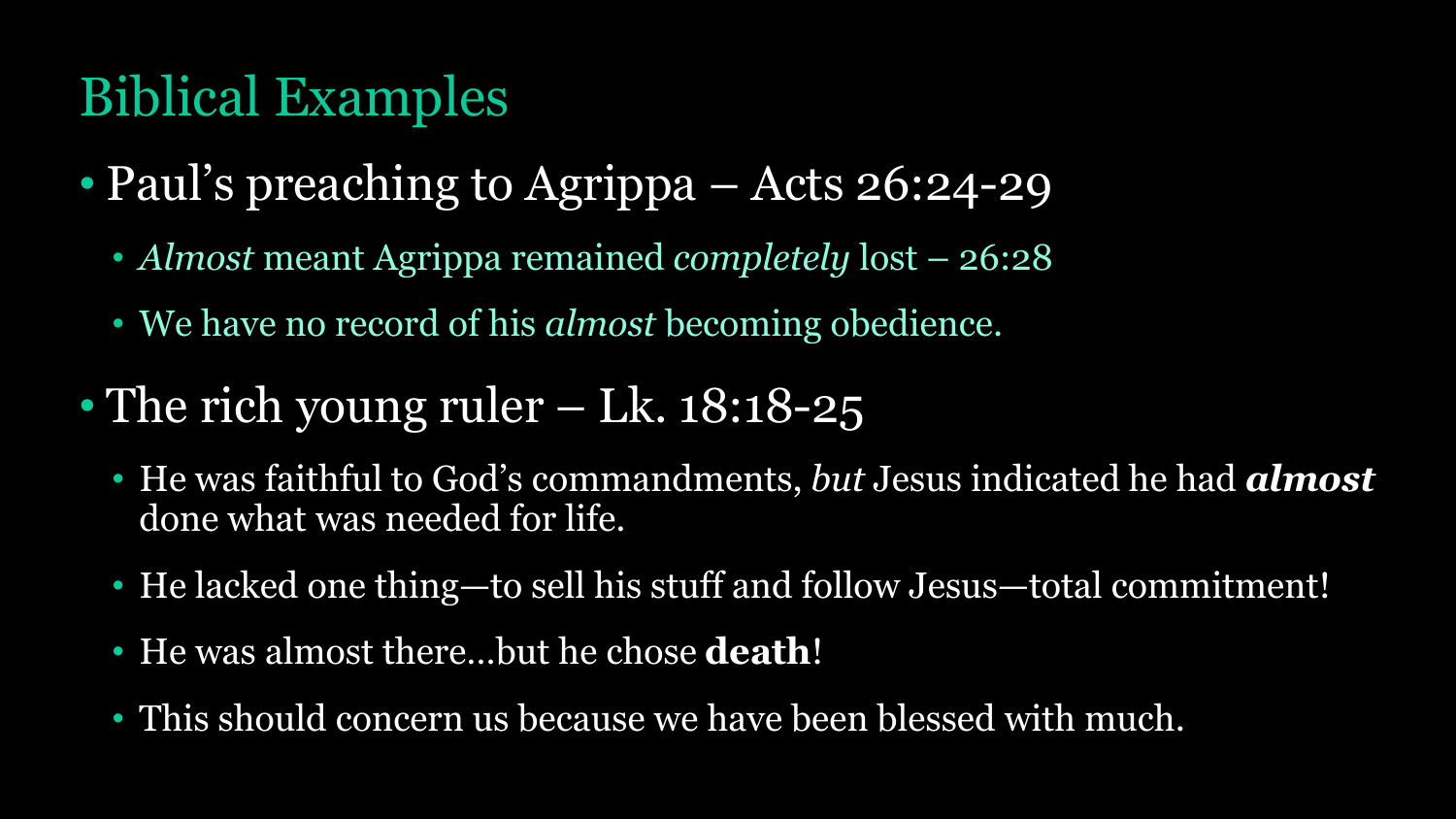## Biblical Examples

- Pilate and Jesus Lk. 23:13-25
	- Pilate knew Jesus was innocent and wanted to release Him despite the Jews' cries against it – 23:13-12; Mt. 27:18-19
	- Pilate **almost** released Jesus...but he didn't Lk. 23:23-25
- Shouldn't Pilate get *some* credit for trying?
	- Pilate had the power to release and protect Jesus
	- He could have listened to his wife, his heart, and Jesus…but he didn't!
	- Pilate wanted to please the Jews and maintain his position **MORE** than he wanted to do what was right and release Jesus!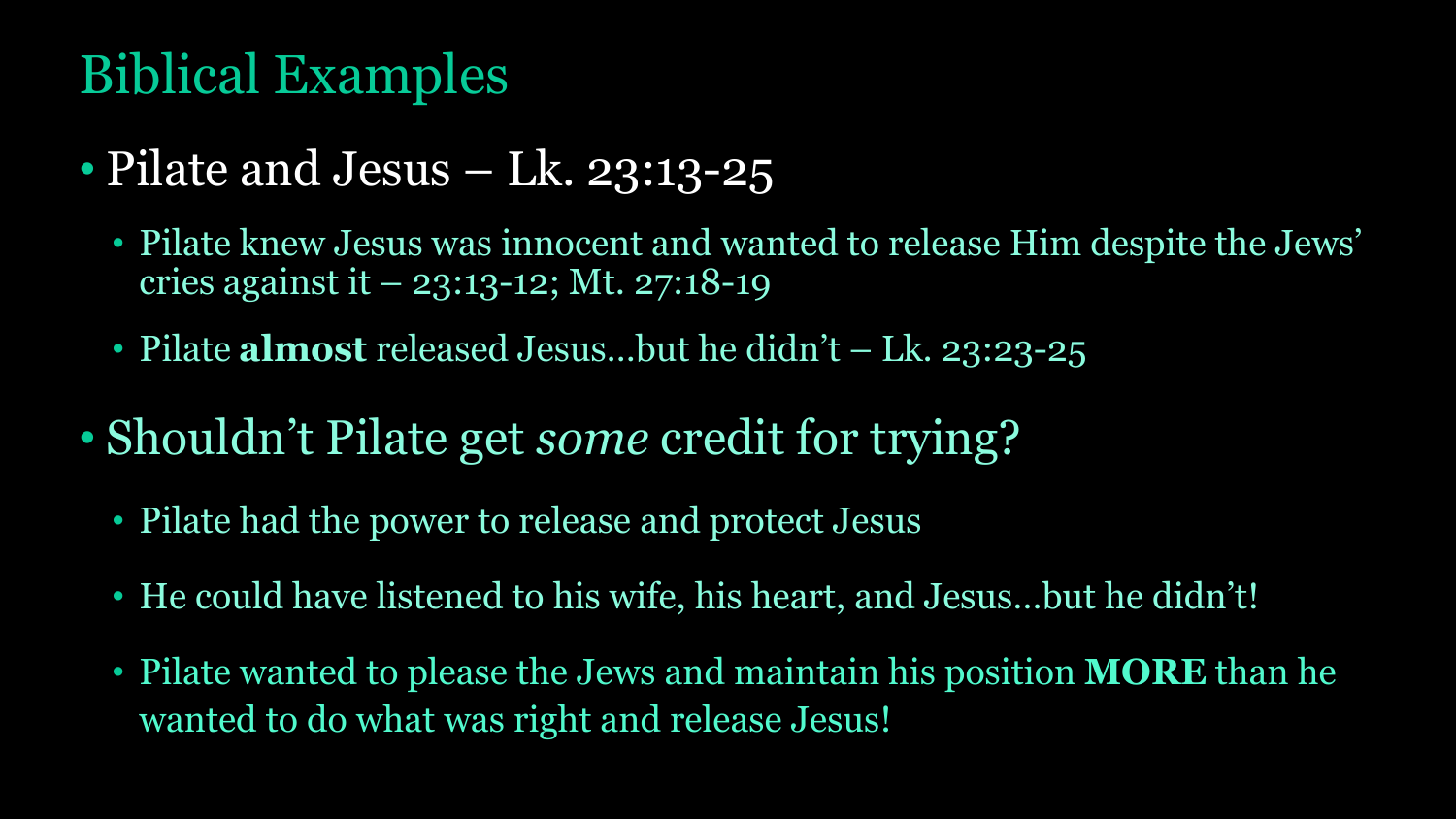## Almost…

#### Means Satan Wins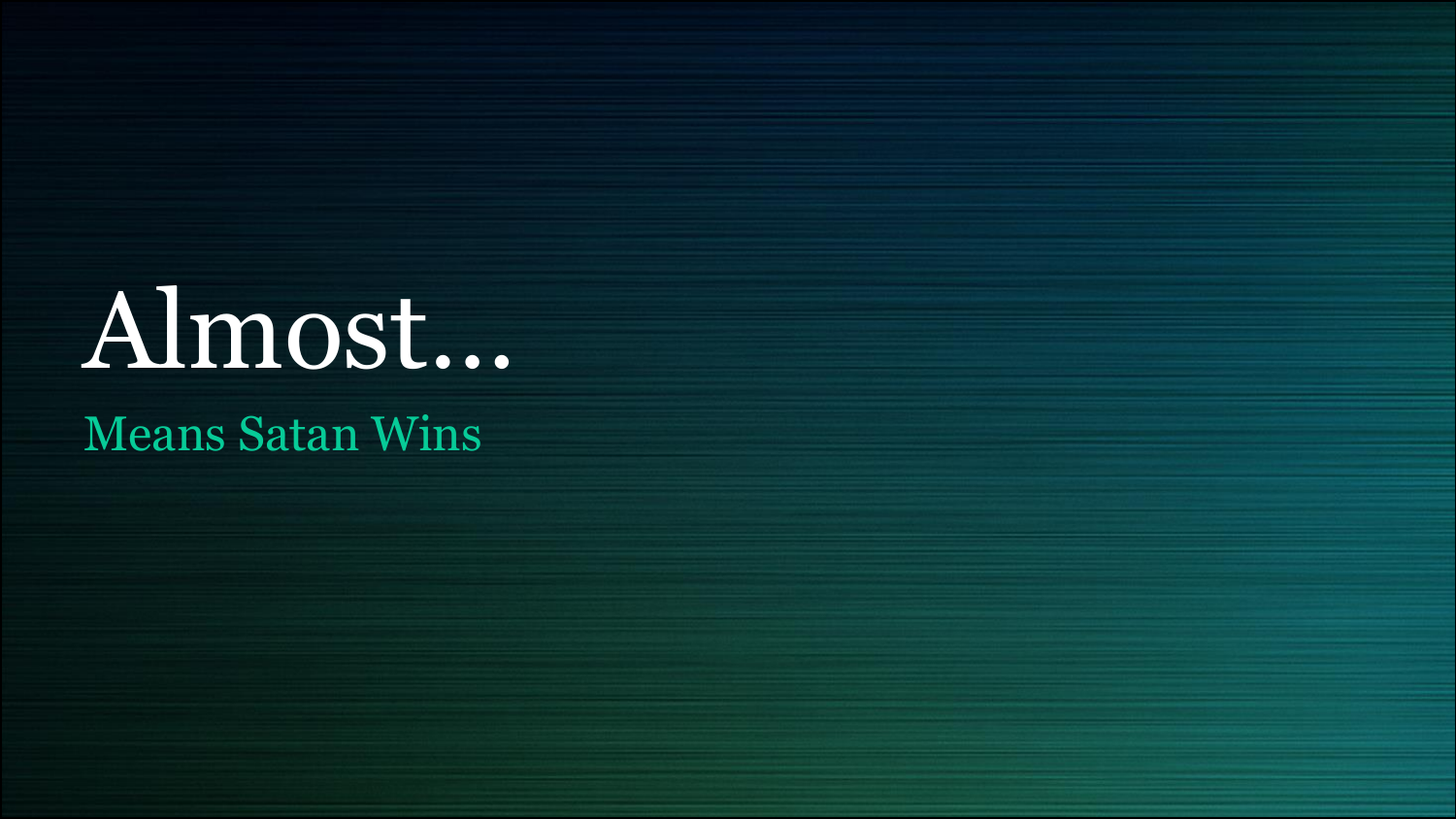## In Spiritual matters **almost** means coming **close** to…

- Doing what you know is good/right, but you didn't.
	- It is being *almost* a committed Christian, but falling short of living as a Christian
	- Almost doing what is right is  $sin J$  Jas. 4:17
- Standing up for Christ and righteousness, but you didn't.
	- You instead allowed fear to paralyze you, to keep Christ from using you for good in this world
	- Almost means God will reject you Mk. 8:38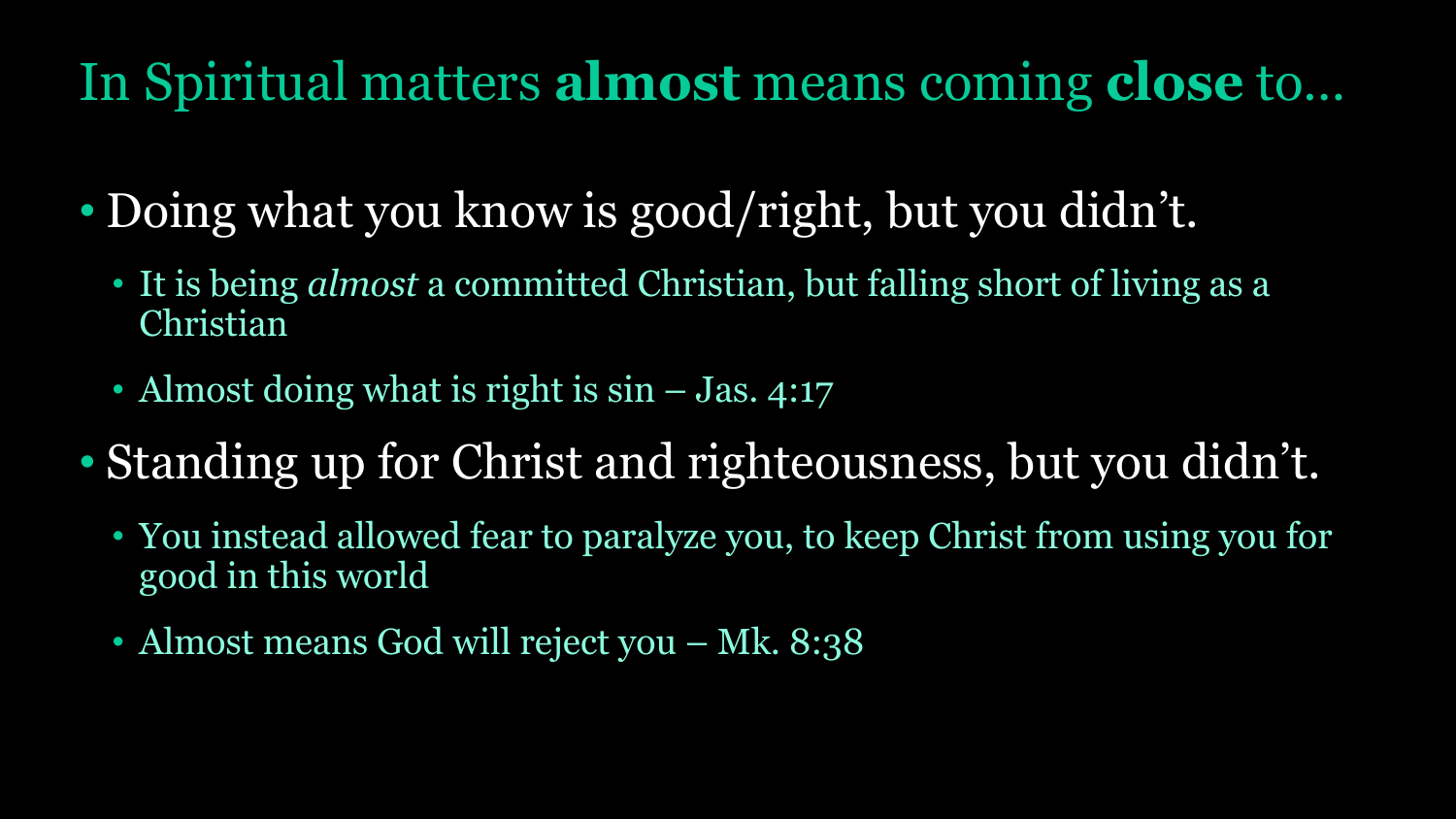### In Spiritual matters A**lmost** means coming C**lose** to…

- Doing what is needed to overcome sin, but you didn't.
	- Hiding one's sin is death Jn. 3:19-21
	- Slavery to sin can only be defeated by bringing it into the light Jas. 5:16
	- There may be many reasons why one may not bring his/her sin into the light
	- Whatever the reason, *almost* means failure to overcome and slavery continues.